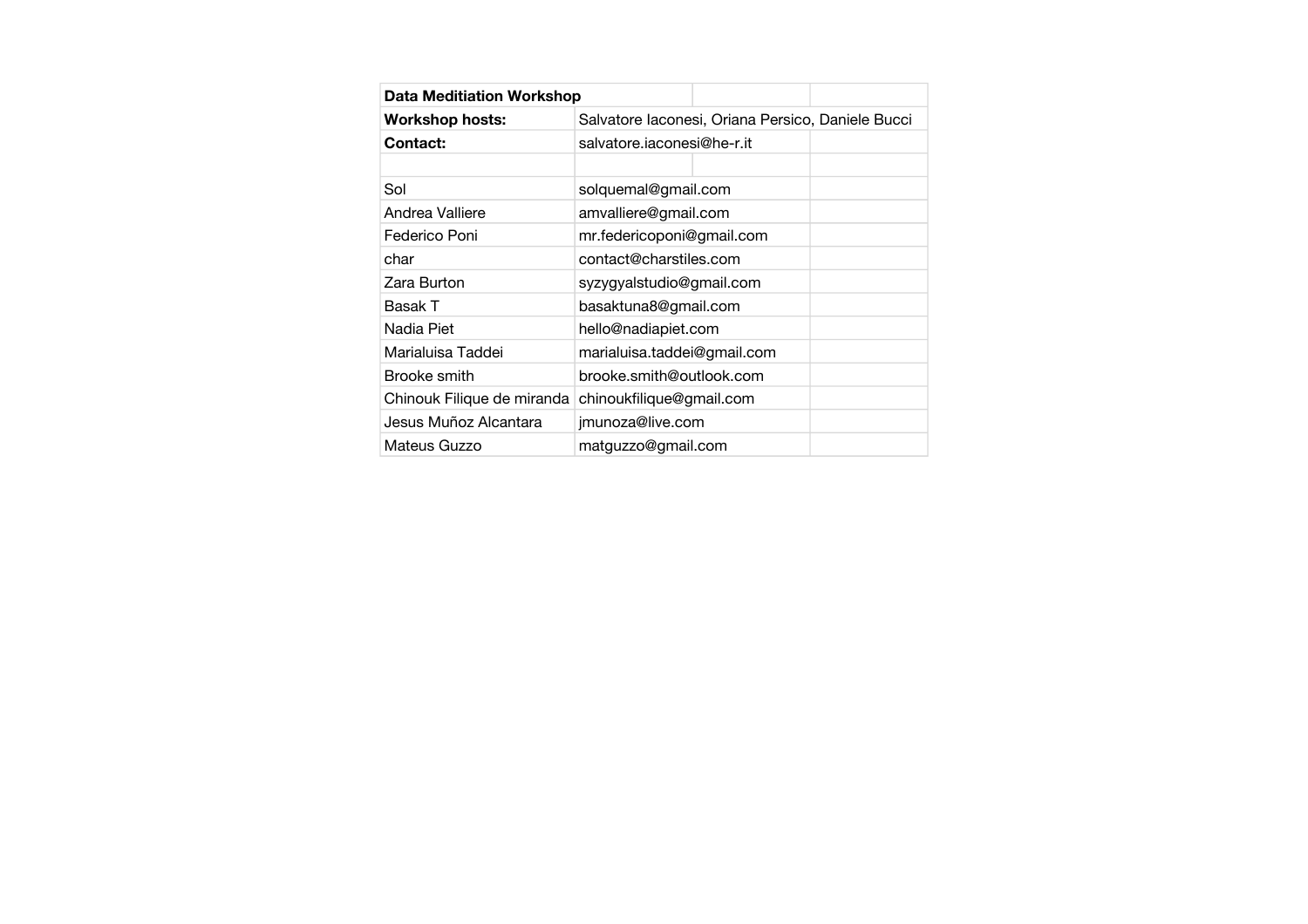| <b>Experimental Chatroom</b>        |                                         |
|-------------------------------------|-----------------------------------------|
| Workshop hosts                      | Xin Xin, Lark VCR                       |
| Contact:                            | larkvcr@gmail.com, contact@xin-xin.info |
| Mario Romera he/him<br>Salil Parekh | salil458@gmail.com                      |
| Dooho Yi                            | pilotedeguerre@gmail.com                |
| wonjung                             | wonjung24@gmail.com                     |
| Cristina Cochior                    | clcochior@gmail.com                     |
| <b>Arthur Gouillart</b>             | arthur.gouillart@network.rca.ac.uk      |
| Jonas Woksi123                      | wwwolke@disroot.org                     |
| Lee Tusman                          | leetusman@gmail.com                     |
| Ben Bishop                          | thisben@tutanota.com                    |
| Kwan Suppaiboonsuk                  | ksuppaiboonsuk@gmail.com                |
| Maximilian Prag                     | maximilian@prag.at                      |
| Moritz                              | email@moritzebeling.com                 |
| Nitcha Tothong(Fame)                | nitcha.fame@gmail.com                   |
| Miriam Humm                         | mail@miriamhumm.de                      |
| Miriam                              | miri.chair@gmail.com                    |
| <b>Wendy Plas</b>                   | w.j.t.plas@hotmail.com                  |
|                                     |                                         |
| --> 15 spots available              |                                         |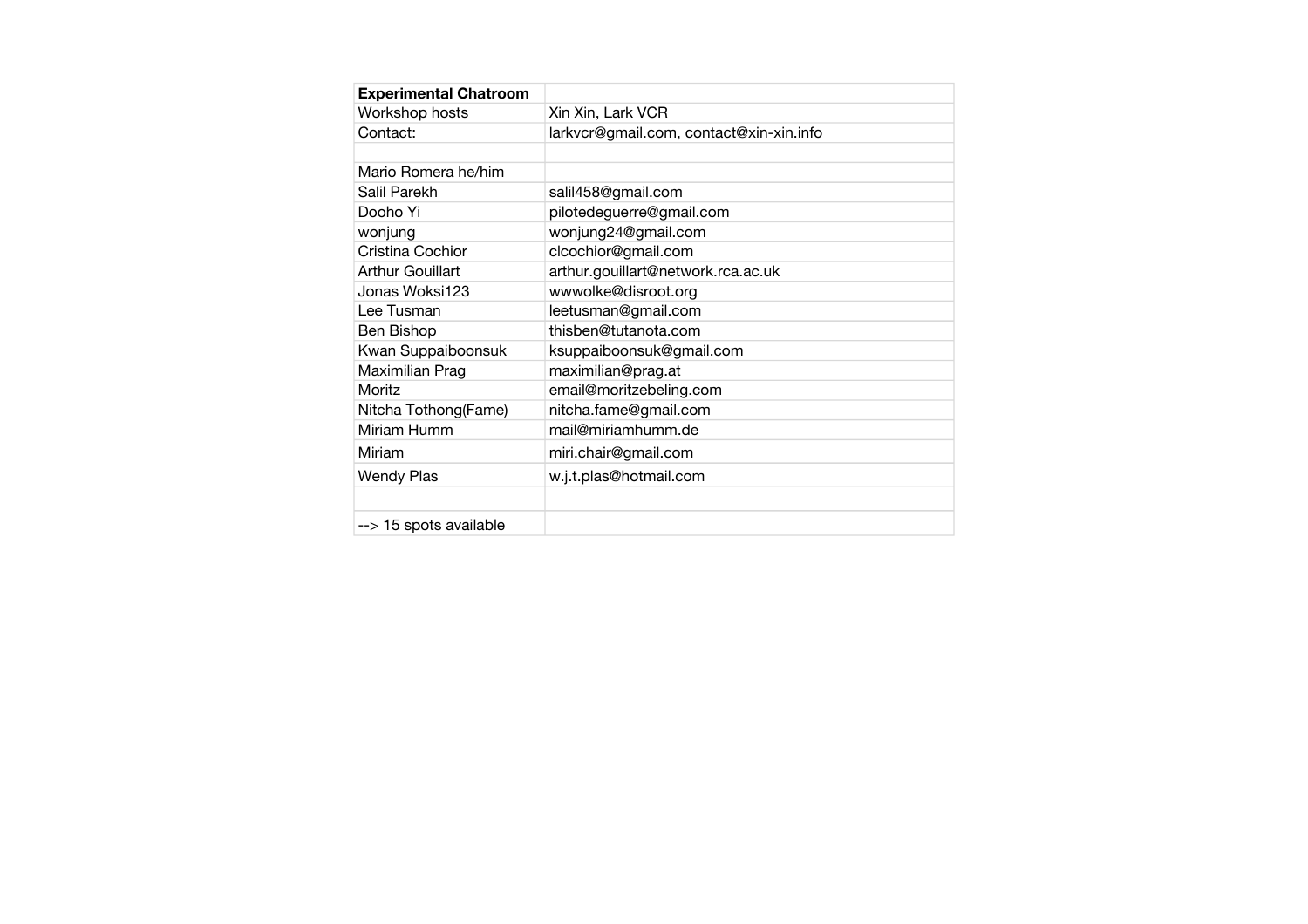| <b>Spelling Clouds</b>  | Cancelled: (replaced by a kick off to p2p sharing platform by Karl             |  |
|-------------------------|--------------------------------------------------------------------------------|--|
| <b>Workshop hosts:</b>  | Victoria Douka-Doukopolou, Titus Knegtel, Stef Kors                            |  |
| Contact:                | Victoria Douka-Doukopoulou <doukavictoria@gmail.com></doukavictoria@gmail.com> |  |
|                         |                                                                                |  |
| Miriam                  | miri.chair@gmail.com                                                           |  |
| Jonas Woksi123          | wwwolke@disroot.org                                                            |  |
| char                    | contact@charstiles.com                                                         |  |
| Ben Bishop              | thisben@tutanota.com                                                           |  |
| Stan Wiersma            | info@stanwiersma.com                                                           |  |
|                         | Ariana Louise Villeg arilouiv@gmail.com                                        |  |
| Adina Glickstein        | adinaglickstein@gmail.com                                                      |  |
| Lark VCR                | larkvcr@gmail.com                                                              |  |
| Marialuisa Taddei       | marialuisa.taddei@gmail.com                                                    |  |
|                         | Kwan Suppaiboons ksuppaiboonsuk@gmail.com                                      |  |
| eric parren             | epar@nyu.edu                                                                   |  |
| Anniek Tijmes           | info@anniektijmes.nl                                                           |  |
|                         | Nitcha Tothong (Fan nitcha.fame@gmail.com                                      |  |
| Jeharrah                | contact@jaepearl.com                                                           |  |
| Ben Bishop              | thisben@tutanota.com                                                           |  |
|                         | Chinouk Filique de chinoukfilique@gmail.com                                    |  |
| Dan McCafferty          | dan@danielshane.ca                                                             |  |
| Wendy Plas,             | w.j.t.plas@hotmail.com                                                         |  |
| <b>Arthur Gouillart</b> | arthur.gouillart@network.rca.ac.uk                                             |  |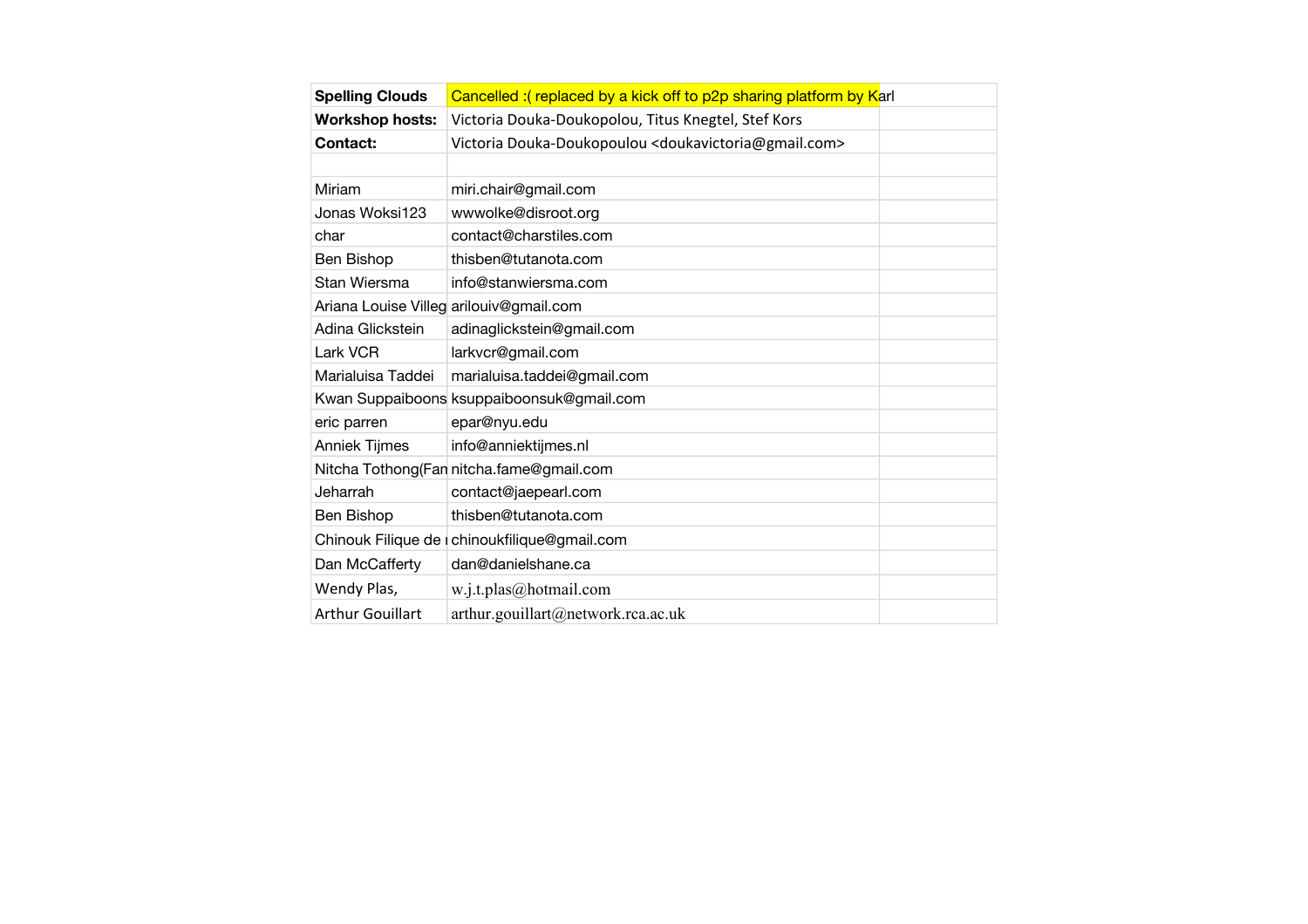| <b>Reimagining the Future</b> |                                                                     |
|-------------------------------|---------------------------------------------------------------------|
| <b>Workshop hosts:</b>        | Laura Rosser, Karen Abadie                                          |
| Contact:                      | <laura.rosser@plymouth.ac.uk< td=""></laura.rosser@plymouth.ac.uk<> |
|                               |                                                                     |
| Miriam                        | miri.chair@gmail.com                                                |
| Ilona Puskas                  | ilona.puskas@climate-kic.org                                        |
| Lee Tusman                    | leetusman@gmail.com                                                 |
| Selby                         | selby@hackersanddesigners.nl                                        |
| Jennifer Cunningham           | jennifermzcunningham@gmail.com                                      |
| Rashid Owoyele                | Rashid.owoyele@drlab.org                                            |
| Matteo                        | matteo.locci@gmail.com                                              |
| Esen                          | esenktutuncu@gmail.com                                              |
| Carlotta Thomas               | carlottathomas@posteo.de                                            |
| xin xin                       | $contact@xin-xin.info$                                              |
| Nadia Piet                    | hello@nadiapiet.com                                                 |
| Marialuisa Taddei             | marialuisa.taddei@gmail.com                                         |
| <b>Wendy Plas</b>             | w.j.t.plas@hotmail.com                                              |
| Maximilian Prag               | maximilian@prag.at                                                  |
| Nitcha Tothong(Fame)          | nitcha.fame@gmail.com                                               |
| Jeharrah                      | contact@jaepearl.com                                                |
| Miriam Humm                   | mail@miriamhumm.de                                                  |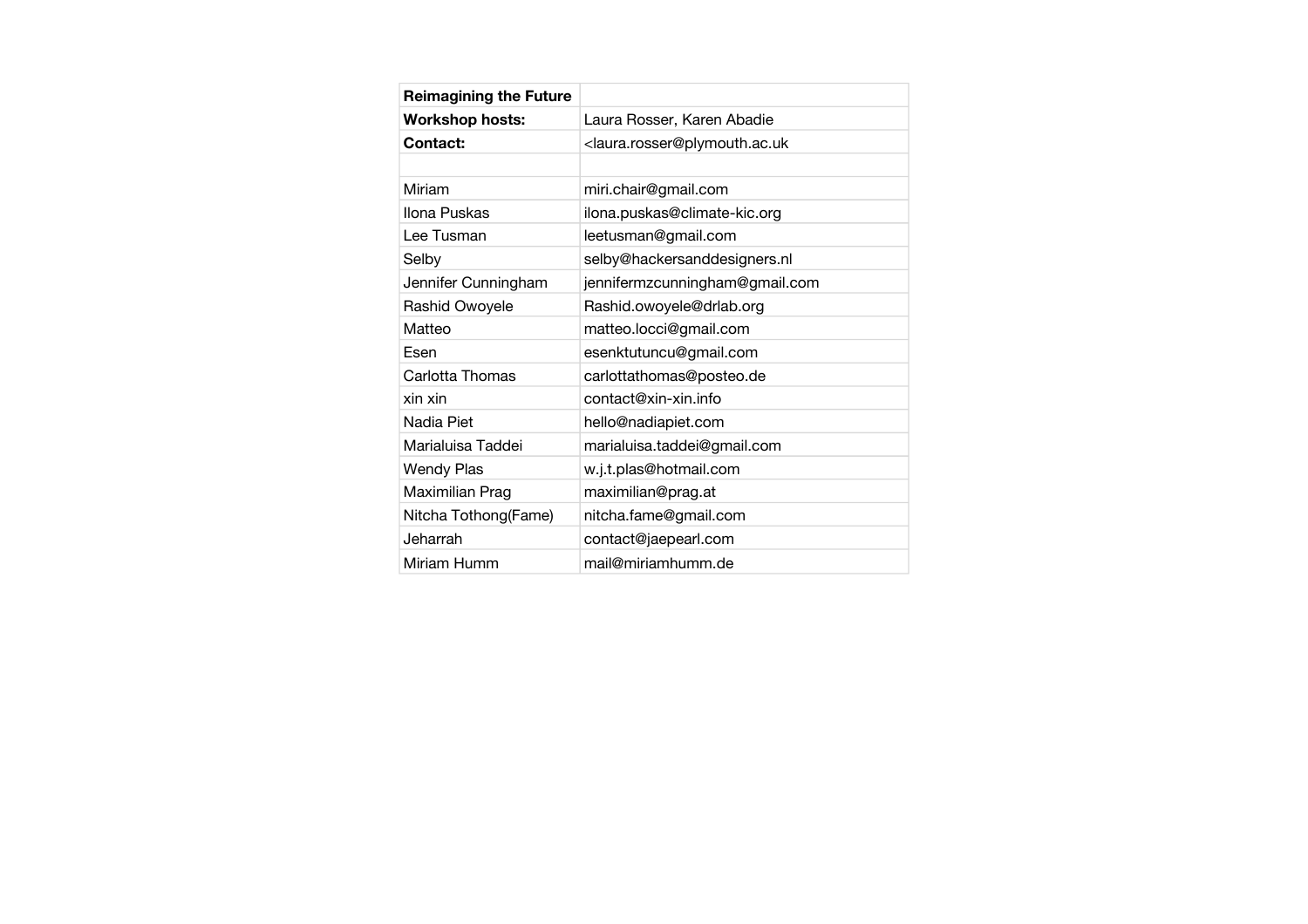| <b>Proof of Consensus</b> |                                    |
|---------------------------|------------------------------------|
| Workshop host:            | Mario Romera Gómez                 |
| Contact:                  | tocharomera@gmail.com              |
|                           |                                    |
| Salil Parekh              | salil458@gmail.com                 |
| Cristina Cochior          | clcochior@gmail.com                |
| Arthur Gouillart          | arthur.gouillart@network.rca.ac.uk |
| Mateus Guzzo              | matguzzo@gmail.com                 |
| Moritz                    | email@moritzebeling.com            |
| Adrian Delafontaine       | adriandelafontaine@gmail.com       |
| Brooke smith              | brooke.smith@outlook.com           |
| Jesus Muñoz Alcantara     | jmunoza@live.com                   |
| Anton Podterebkov         | anton.podterebkov@gmail.com        |
| Lindsay Gilbert           | lindsaygilbert722@gmail.com        |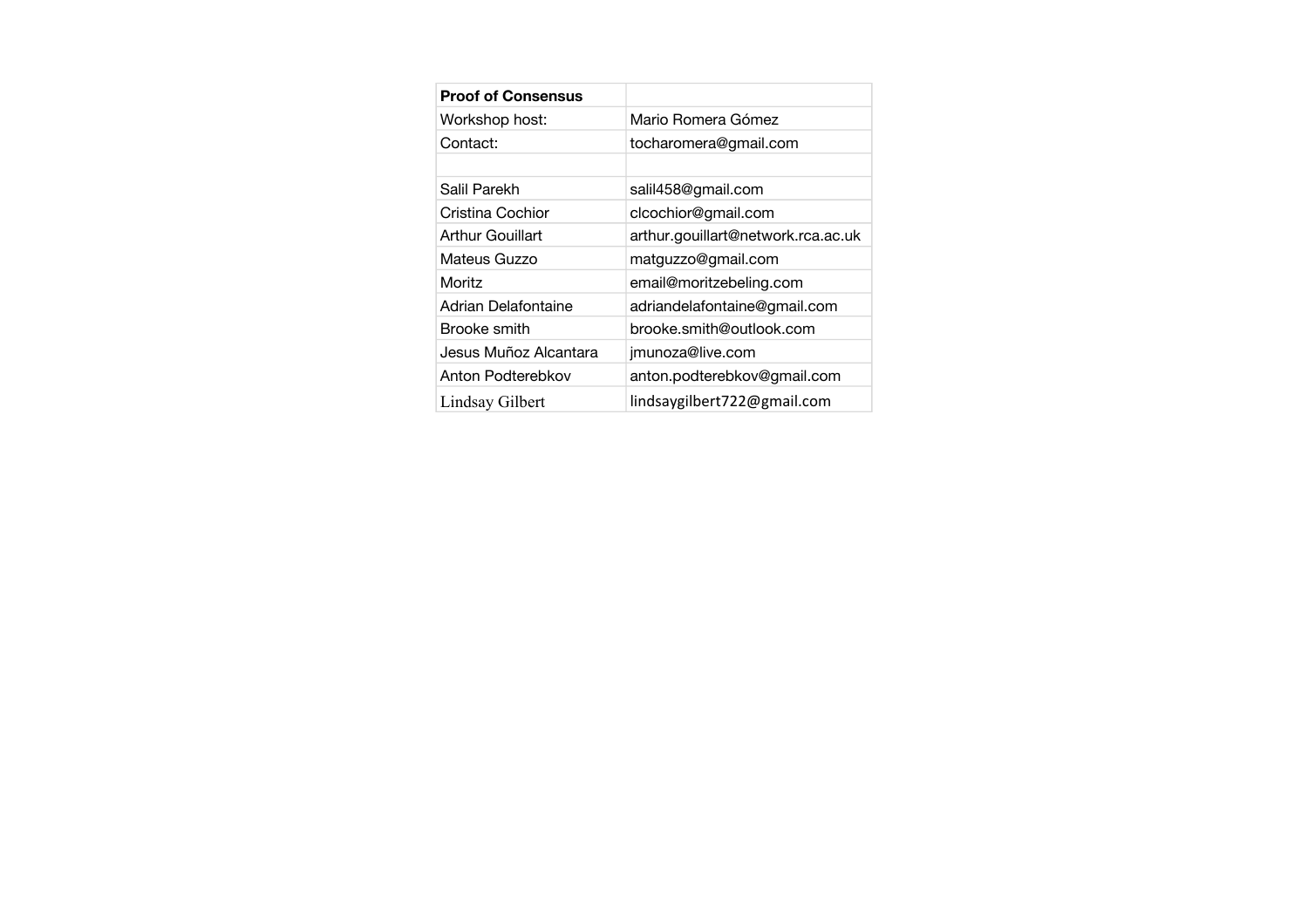| <b>The Underdistanced</b> |                                                    |
|---------------------------|----------------------------------------------------|
| <b>Workshop hosts:</b>    | Inte Gloerich, Gabriele Ferri                      |
| Contact:                  | gabriele.ferri@gmail.com, inte@networkcultures.org |
|                           |                                                    |
| Carlotta Thomas           | carlottathomas@posteo.de                           |
| Apurv Rayate              | rayateapurv@gmail.com                              |
| Anniek Tijmes             | info@anniektijmes.nl                               |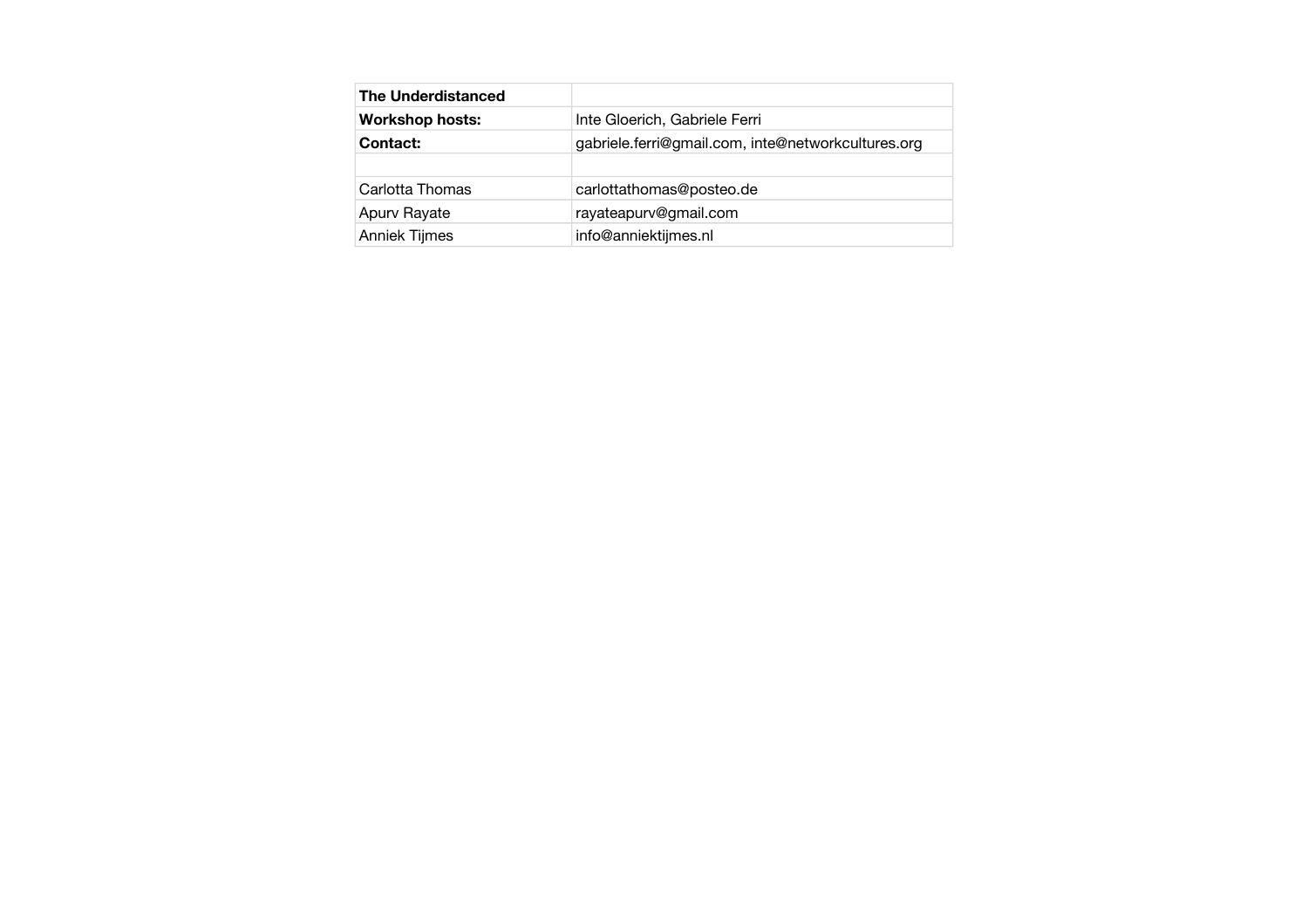| <b>EpiphenoMAILnal: RITUALS</b><br><b>OF EMAIL</b> |                                             |                   |                                              |
|----------------------------------------------------|---------------------------------------------|-------------------|----------------------------------------------|
| <b>Workshop hosts:</b>                             | Char Stiles, Sol Sarratea                   |                   |                                              |
| Contact:                                           | solquemal@gmail.com, contact@charstiles.com |                   |                                              |
|                                                    |                                             |                   |                                              |
| <b>Tuesday</b>                                     |                                             | Wednesday         |                                              |
| Mario Romera he/him                                | marioromera@servus.at                       |                   |                                              |
| Andrea Valliere                                    | amvalliere@gmail.com                        | Ilona Puskas      | ilona.puskas@climate-kic.org                 |
| Jonas Woksi123                                     | wwwolke@disroot.org                         | Lee Tusman        | leetusman@gmail.com                          |
| char                                               | contact@charstiles.com                      | Matteo            | matteo.locci@gmail.com                       |
| Mateus Guzzo                                       | matguzzo@gmail.com                          | Esen              | esenktutuncu@gmail.com                       |
| Ben Bishop                                         | thisben@tutanota.com                        | xin xin           | contact@xin-xin.info                         |
| Stan Wiersma                                       | info@stanwiersma.com                        | <b>Wendy Plas</b> | w.j.t.plas@hotmail.com                       |
| <b>Basak T</b>                                     | basaktuna8@gmail.com                        |                   | Maximilian Pragmaximilian@prag.at            |
| Adina Glickstein                                   | adinaglickstein@gmail.com                   | Miriam Humm       | mail@miriamhumm.de                           |
| Apurv Rayate                                       | rayateapurv@gmail.com                       | Dooho Yi          | pilotedeguerre@gmail.com                     |
| Lark VCR                                           | larkvcr@gmail.com                           | wonjung           | wonjung24@gmail.com                          |
| Kwan Suppaiboonsuk                                 | ksuppaiboonsuk@gmail.com                    | Brooke smith      | brooke.smith@outlook.com                     |
| eric parren                                        | epar@nyu.edu                                |                   | Jesus Muñoz A jmunoza@live.com               |
| <b>Anniek Tijmes</b>                               | info@anniektijmes.nl                        |                   | Lindsay Gilbert lindsaygilbert722@gmail.com  |
| Ben Bishop                                         | thisben@tutanota.com                        | Salil Parekh      | salil458@gmail.com                           |
| Chinouk de Miranda                                 | chinoukfilique@gmail.com                    |                   | Cristina Cochio clcochior@gmail.com          |
|                                                    |                                             |                   | Adrian Delafont adriandelafontaine@gmail.com |
|                                                    |                                             |                   | Fabian Tombers fabiantombers@gmail.com       |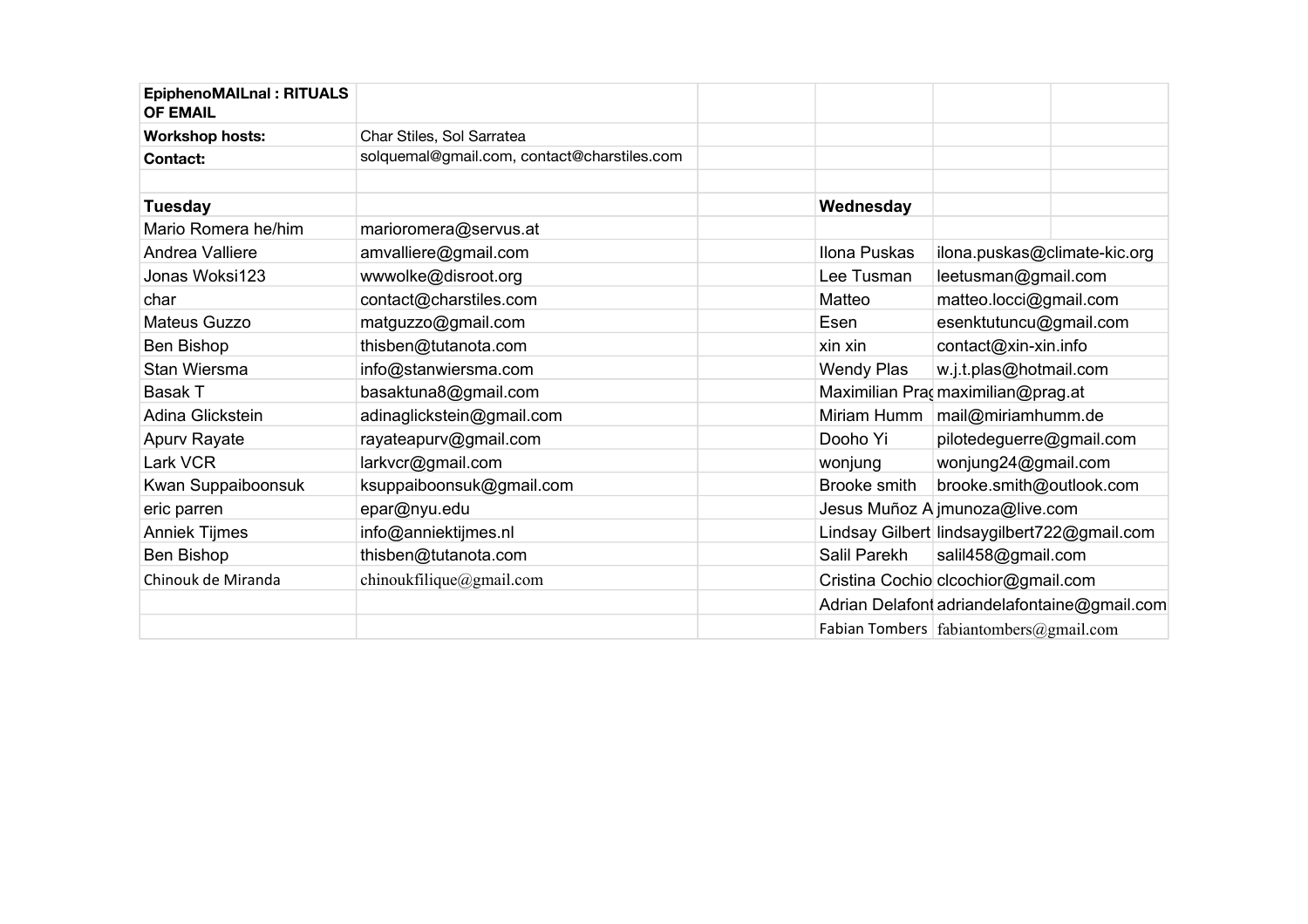| <b>Ephemer(e)ality Capture workshop</b> |                                |  |
|-----------------------------------------|--------------------------------|--|
| <b>Workshop host:</b>                   | <b>Tom Milnes</b>              |  |
| Contact:                                | p0084738@brookes.ac.uk         |  |
|                                         |                                |  |
| Jonas Woksi123                          | wwwolke@disroot.org            |  |
| Lee Tusman                              | leetusman@gmail.com            |  |
| char                                    | contact@charstiles.com         |  |
| Jennifer Cunningham                     | jennifermzcunningham@gmail.com |  |
| Rashid Owoyele                          | Rashid.owoyele@drlab.org       |  |
| Matteo                                  | matteo.locci@gmail.com         |  |
| Esen                                    | esenktutuncu@gmail.com         |  |
| Adina Glickstein                        | adinaglickstein@gmail.com      |  |
| Apurv Rayate                            | rayateapurv@gmail.com          |  |
| Nadia Piet                              | hello@nadiapiet.com            |  |
| Kwan Suppaiboonsuk                      | ksuppaiboonsuk@gmail.com       |  |
| <b>Wendy Plas</b>                       | w.j.t.plas@hotmail.com         |  |
| Jeharrah                                | contact@jaepearl.com           |  |
| Jesus Muñoz Alcantara                   | jmunoza@live.com               |  |
| Miriam Humm                             | mail@miriamhumm.de             |  |
| Nitcha Tothong                          | nitcha.fame@gmail.com          |  |
| Lark VCR                                | larkvcr@gmail.com              |  |
| dan mccafferty                          | dan@danielshane.ca             |  |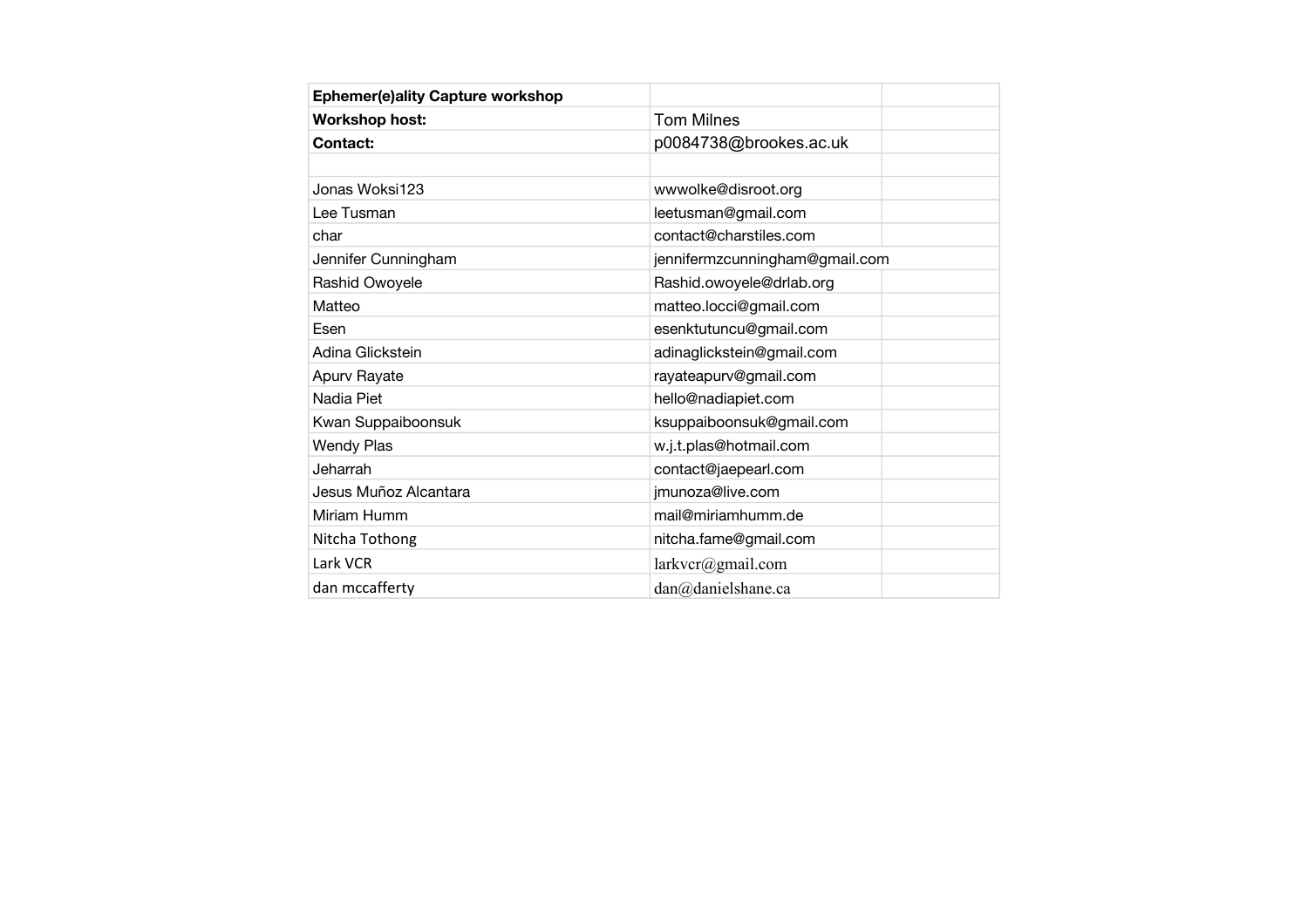| <b>Temporary Riparian Zone</b> |                                          |
|--------------------------------|------------------------------------------|
| <b>Workshop hosts:</b>         | Cristina Cochior and Angeliki Diakrousi  |
| Contact:                       | clcochior@gmail.com, diakaggel@gmail.com |
|                                |                                          |
| Salil Parekh                   | salil458@gmail.com                       |
| Miriam                         | miri.chair@gmail.com                     |
| Federico Poni                  | mr.federicoponi@gmail.com                |
| Mateus Guzzo                   | matguzzo@gmail.com                       |
| Ariana Louise Villegas         | arilouiv@gmail.com                       |
| Maximilian Prag                | maximilian@prag.at                       |
| Brooke smith                   | brooke.smith@outlook.com                 |
| Ben Bishop                     | thisben@tutanota.com                     |
| Chinouk Filique de miranda     | chinoukfilique@gmail.com                 |
| Dan McCafferty                 | dan@danielshane.ca                       |
| Daniel Lichtman                | danielp73@gmail.com                      |
| <b>Fabian Tombers</b>          | fabiantombers@gmail.com                  |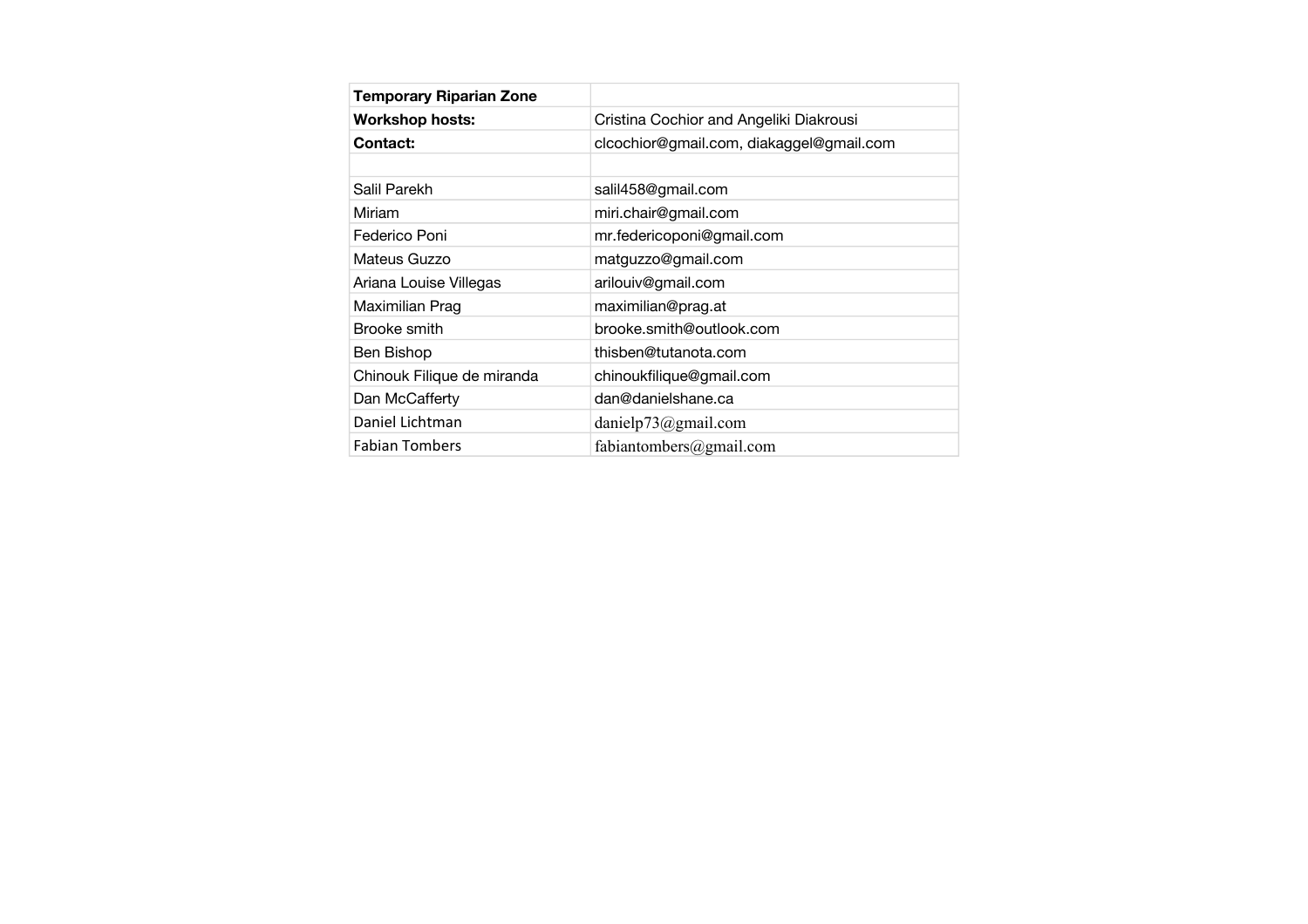| <b>Sound Mixing Bowl</b> |                                    |
|--------------------------|------------------------------------|
| <b>Workshop hosts:</b>   | dianaband                          |
| Contact:                 | pilotedeguerre@gmail.com           |
|                          |                                    |
| Dooho Yi                 | pilotedeguerre@gmail.com           |
| Ilona Puskas             | ilona.puskas@climate-kic.org       |
| Andrea Valliere          | amvalliere@gmail.com               |
| Arthur Gouillart         | arthur.gouillart@network.rca.ac.uk |
| Zara Burton              | syzygyalstudio@gmail.com           |
| Stan Wiersma             | info@stanwiersma.com               |
| Anton Podterebkov        | anton.podterebkov@gmail.com        |
| xin xin                  | contact@xin-xin.info               |
| Moritz                   | email@moritzebeling.com            |
| Nitcha Tothong(Fame)     | nitcha.fame@gmail.com              |
| Lark VCR                 | larkvcr@gmail.com                  |
| eric                     | epar@nyu.edu                       |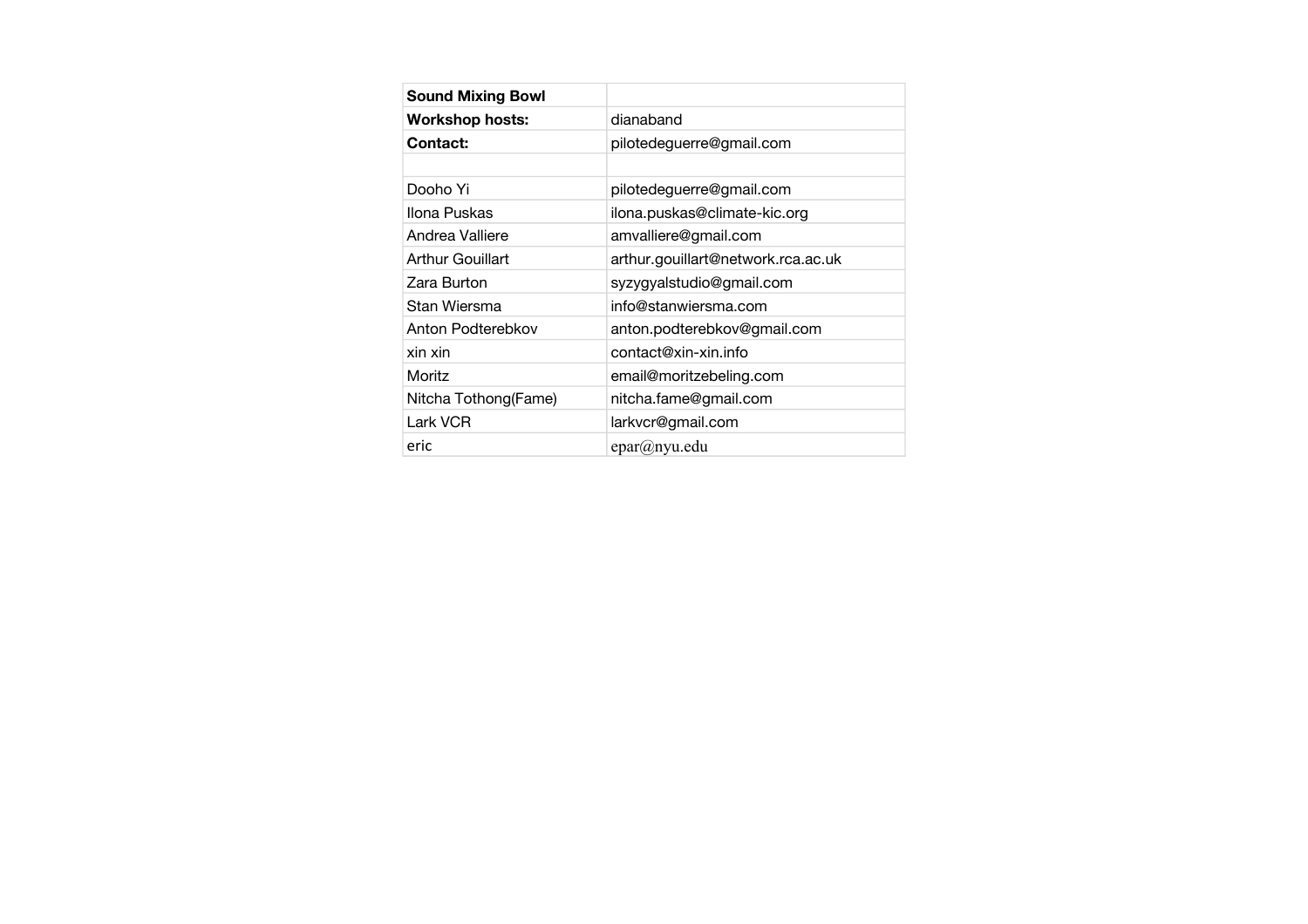| <b>Radion Transmission</b> |                                                          |  |
|----------------------------|----------------------------------------------------------|--|
| <b>Workshop hosts:</b>     | Radioee.net: Agustina Woodgate / Stephanie Sherman       |  |
| <b>Contact:</b>            | Radio EE <radioee.net@gmail.com></radioee.net@gmail.com> |  |
| Lindsay Gilbert            | lindsaygilbert722@gmail.com                              |  |
| Sol                        | solquemal@gmail.com                                      |  |
| Andrea Valliere            | amvalliere@gmail.com                                     |  |
| Jennifer Cunningham        | jennifermzcunningham@gmail.com                           |  |
| <b>Basak T</b>             | basaktuna8@gmail.com                                     |  |
| Ariana Louise Villegas     | arilouiv@gmail.com                                       |  |
| Esen                       | esenktutuncu@gmail.com                                   |  |
| Carlotta Thomas            | carlottathomas@posteo.de                                 |  |
| xin xin                    | contact@xin-xin.info                                     |  |
| eric parren                | epar@nyu.edu                                             |  |
| Brooke smith               | brooke.smith@outlook.com                                 |  |
| Ben Bishop                 | thisben@tutanota.com                                     |  |
| Dan McCafferty             | dan@danielshane.ca                                       |  |
| Daniel Lichtman            | danielp73@gmail.com                                      |  |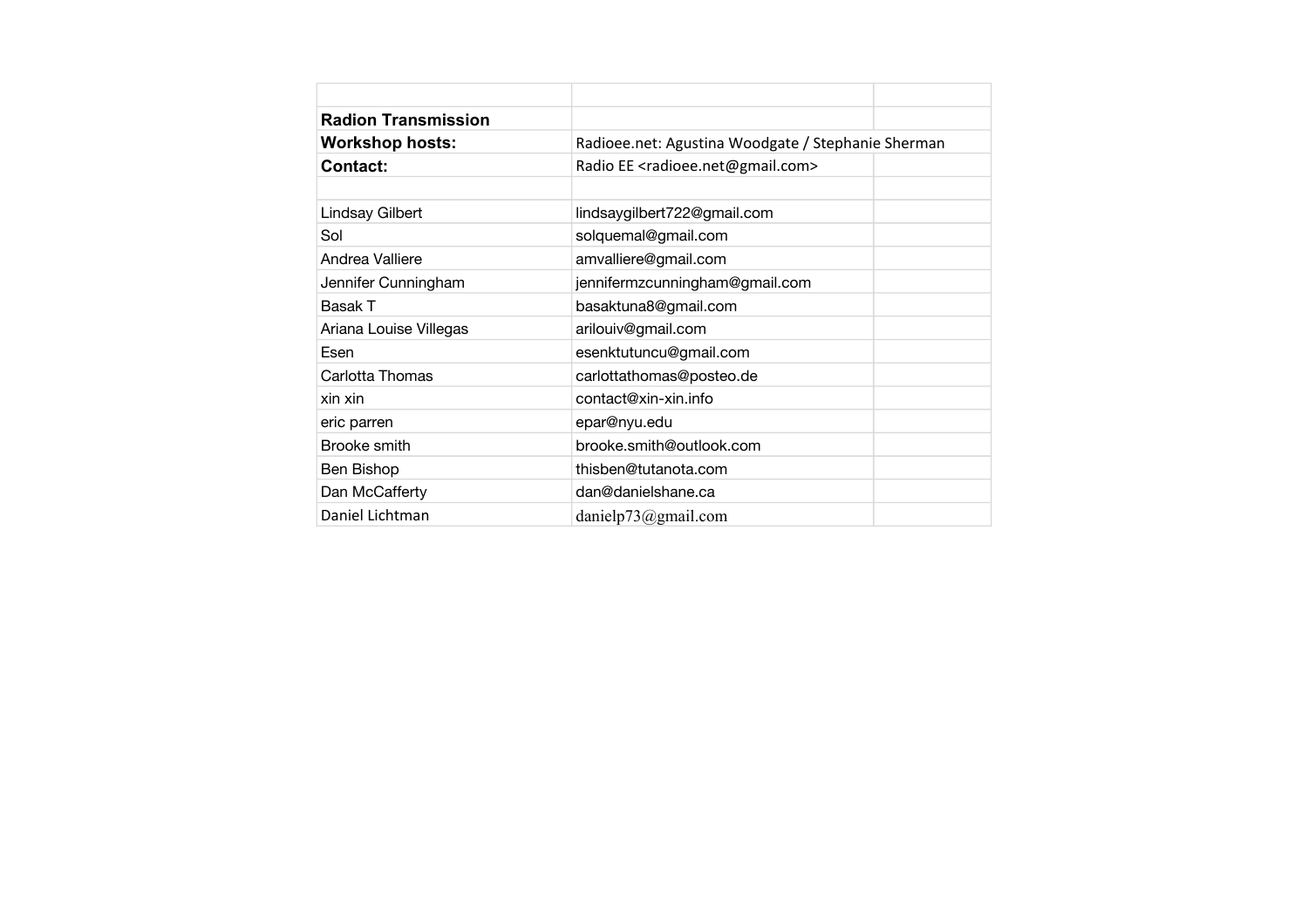| <b>Writing Feminist Internet</b> |                                |                                                  |  |
|----------------------------------|--------------------------------|--------------------------------------------------|--|
| <b>Workshop host</b>             |                                | Marcia Nancy Mauro-Flude + Despoinas Media Coven |  |
| Contact                          | nancy.flude@rmit.edu.au        |                                                  |  |
| Sol                              | solquemal@gmail.com            |                                                  |  |
| Ilona Puskas                     | ilona.puskas@climate-kic.org   |                                                  |  |
| Cristina Cochior                 | clcochior@gmail.com            |                                                  |  |
| Federico Poni                    | mr.federicoponi@gmail.com      |                                                  |  |
| Jennifer Cunningham              | jennifermzcunningham@gmail.com |                                                  |  |
| Rashid Owoyele                   | Rashid.owoyele@drlab.org       |                                                  |  |
| Zara Burton                      | syzygyalstudio@gmail.com       |                                                  |  |
| Ariana Louise Villegas           | arilouiv@gmail.com             |                                                  |  |
| Carlotta Thomas                  | carlottathomas@posteo.de       |                                                  |  |
| Nadia Piet                       | hello@nadiapiet.com            |                                                  |  |
| Anniek Tijmes                    | info@anniektijmes.nl           |                                                  |  |
| Adrian Delafontaine              | adriandelafontaine@gmail.com   |                                                  |  |
| Jesus Muñoz Alcantara            | jmunoza@live.com               |                                                  |  |
| Chinouk Filique de miranda       | chinoukfilique@gmail.com       |                                                  |  |
| Angeliki Diakrousi               | diakaggel@gmail.com            |                                                  |  |